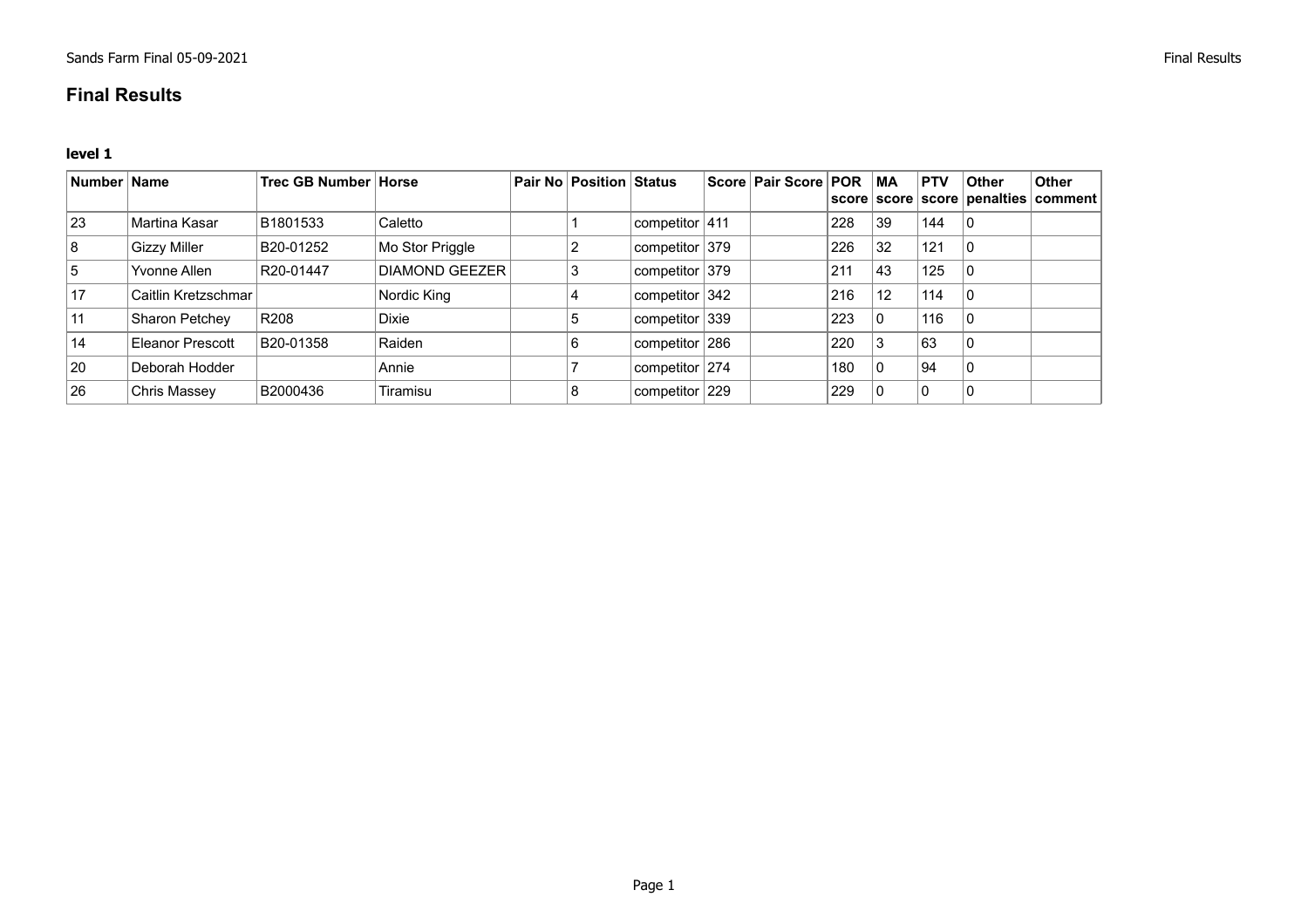## **Final Results**

## **level 1 pairs**

| Number Name    |                           | Trec GB Number Horse |                              |     | <b>Pair No Position Status</b> |                |     | Score   Pair Score | <b>POR</b><br>score | <b>MA</b><br>score | <b>PTV</b><br>score | <b>Other</b> | Other<br>penalties comment |
|----------------|---------------------------|----------------------|------------------------------|-----|--------------------------------|----------------|-----|--------------------|---------------------|--------------------|---------------------|--------------|----------------------------|
| 36             | <b>Catherine Greening</b> | B1901121             | <b>Welland Crystal</b>       | 114 | $\overline{1}$                 | competitor 405 |     | 767                | 224                 | 34                 | 147                 | $\mathbf{0}$ |                            |
| 37             | Jo Taylor                 | b20-1490             | <b>Bolly</b>                 | 114 | 1                              | competitor     | 362 | 767                | 224                 | 15                 | 123                 | $\mathbf{0}$ |                            |
| 34             | Anna Hebard               |                      | <b>Black Bess</b>            | 113 | $\overline{2}$                 | competitor 379 |     | 733                | 219                 | 17                 | 143                 | $\mathbf{0}$ |                            |
| 35             | Laura Moore               |                      | Florence                     | 113 | $\overline{c}$                 | competitor 354 |     | 733                | 219                 | 12                 | 123                 | $\mathbf{0}$ |                            |
| 18             | Hannah Groombridge        |                      | Landenstown Lad              | 107 | 3                              | competitor 376 |     | 731                | 230                 | 18                 | 128                 | $\mathbf{0}$ |                            |
| 19             | Lydia Thomas              |                      | Just For Me                  | 107 | 3                              | competitor 355 |     | 731                | 230                 | 8                  | 117                 | $\mathbf 0$  |                            |
| 6              | Bea Boreham               | b20-01105            | Donald                       | 103 | $\overline{4}$                 | competitor 359 |     | 722                | 226                 | 14                 | 119                 | $\mathbf{0}$ |                            |
| 7              | <b>Ann Maisel</b>         | B20/00043            | Filada                       | 103 | 4                              | competitor     | 363 | 722                | 226                 | 27                 | 110                 | $\mathbf{0}$ |                            |
| 21             | <b>Caroline Pederick</b>  | B20-01534            | <b>Cherokee Gold</b>         | 108 | 5                              | competitor     | 380 | 703                | 226                 | 30                 | 124                 | $\mathbf 0$  |                            |
| 22             | Jan Tucker                | R1901138             | Kilate Estrella (Rosie)      | 108 | 5                              | competitor 323 |     | 703                | 226                 | 0                  | 97                  | $\mathbf 0$  |                            |
| 32             | Eve Curnon                |                      | <b>Tess</b>                  | 112 | 6                              | competitor 343 |     | 697                | 213                 | 9                  | 121                 | $\mathbf{0}$ |                            |
| 33             | Kirsty Spreadbury         |                      | Jordan                       | 112 | 6                              | competitor 354 |     | 697                | 213                 | 41                 | 100                 | $\mathbf 0$  |                            |
| 27             | Elaine Booth              |                      | Najmeh bint kray             | 110 | $\overline{7}$                 | competitor 307 |     | 694                | 228                 | 0                  | 79                  | $\mathbf 0$  |                            |
| 28             | Angela Percival           |                      | CFBluebell                   | 110 | $\overline{7}$                 | competitor 387 |     | 694                | 228                 | 34                 | 125                 | $\mathbf{0}$ |                            |
| 9              | Janice Bridger            |                      | <b>LLantony Merlin</b>       | 104 | 8                              | competitor 323 |     | 687                | 218                 | $\overline{a}$     | 103                 | $\mathbf{0}$ |                            |
| 10             | Louise Carter             |                      | Oliver                       | 104 | 8                              | competitor 364 |     | 687                | 218                 | 36                 | 110                 | $\mathbf 0$  |                            |
| $\mathbf 1$    | <b>Hattie Abretti</b>     | B20-01664            | Pentrefelin Sanguinetti      | 101 | 9                              | competitor 351 |     | 679                | 217                 | 35                 | 99                  | $\mathbf{0}$ |                            |
| $\overline{c}$ | Willa Muir                | R2000452             | <b>Gypsy Rose</b>            | 101 | 9                              | competitor 328 |     | 679                | 217                 | $\Omega$           | 111                 | $\Omega$     |                            |
| 24             | Hannah King               |                      | Hannah King                  | 109 | 10                             | competitor 310 |     | 675                | 228                 | $\mathbf 0$        | 82                  | 0            |                            |
| 25             | Anna Bate                 |                      | Diana                        | 109 | 10                             | competitor 365 |     | 675                | 228                 | 30                 | 107                 | $\mathbf 0$  |                            |
| 12             | <b>Claire Connors</b>     |                      | Merlin                       | 105 | 11                             | competitor 291 |     | 649                | 223                 | 0                  | 68                  | $\mathbf{0}$ |                            |
| 13             | <b>Shelley Hiscock</b>    |                      | Bart                         | 105 | 11                             | competitor     | 358 | 649                | 223                 | 29                 | 106                 | $\mathbf 0$  |                            |
| 15             | Katie Barton              |                      | Mouse                        | 106 | 12                             | competitor 304 |     | 633                | 222                 | $\mathbf 1$        | 81                  | $\mathbf 0$  |                            |
| 16             | Amanda Barton             |                      | <b>Binley Sparkling Gilt</b> | 106 | 12                             | competitor 329 |     | 633                | 222                 | $\Omega$           | 107                 | $\mathbf 0$  |                            |
| 30             | Sally Ashwin              |                      | Buttondown Mr Muppet 111     |     | 13                             | competitor 273 |     | 623                | 190                 | 0                  | 83                  | $\mathbf 0$  |                            |
| 31             | <b>Gillian Milller</b>    |                      | <b>Hayestown Twinkle</b>     | 111 | 13                             | competitor 350 |     | 623                | 190                 | 44                 | 116                 | $\mathbf{0}$ |                            |